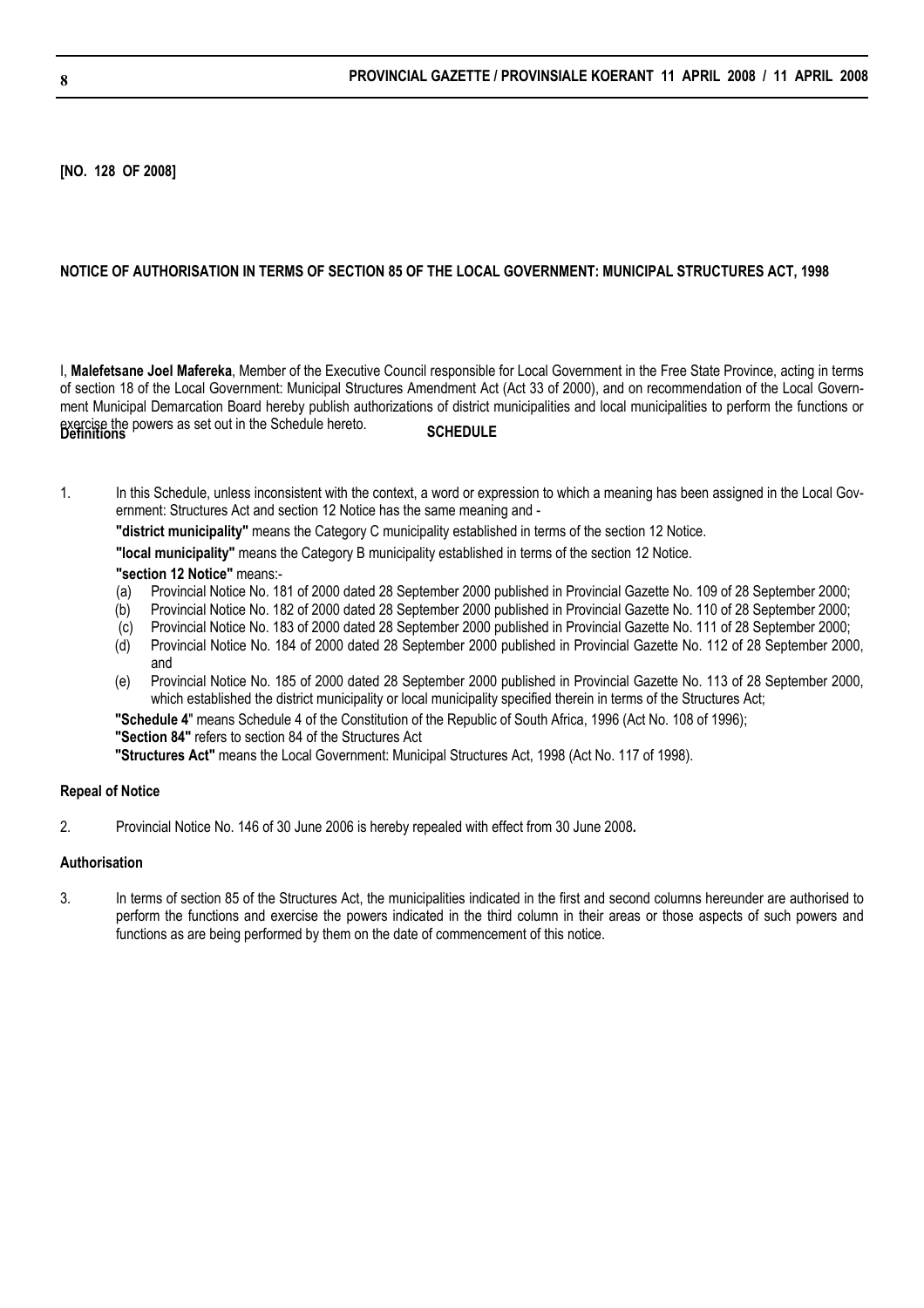| <b>Municipal No.</b> | <b>Name of Municipality</b>         | The district municipality performs the following local functions in<br>the local area indicated in brackets and the local municipality<br>performs the following district functions in their respective local<br>areas. |
|----------------------|-------------------------------------|-------------------------------------------------------------------------------------------------------------------------------------------------------------------------------------------------------------------------|
| DC16                 | Xhariep District Municipality       | No adjustments to perform local municipal functions.                                                                                                                                                                    |
| <b>FS161</b>         | Letsemeng Local Municipality        | As listed in:<br>Section 84(1)(e)<br>Section 84(1)(f)<br>Section 84(1)(j)<br>Section $84(1)(n)$ - relating to the above functions.                                                                                      |
| <b>FS162</b>         | Kopanong Local Municipality         | As listed in:<br>Section $84(1)(e)$<br>Section 84(1)(f)<br>Section 84(1)(i)<br>Section 84(1)(j)<br>Section 84(1)(n) - relating to the above functions.                                                                  |
| <b>FS163</b>         | Mohokare Local Municipality         | As listed in:<br>Section 84(1)(e)<br>Section 84(1)(f)<br>Section 84(1)(j)<br>Section 84(1){k) - Abattoirs only.<br>Section $84(1)(n)$ - relating to the above functions.                                                |
| <b>DC 17</b>         | Motheo District Municipality        | No adjustments to perform local municipal functions.                                                                                                                                                                    |
| <b>FS171</b>         | Naledi Local Municipality           | As listed in:<br>Section $84(1)(e)$<br>Section 84 (1)(f)<br>Section 84(1)(j)<br>Section 84 (1)(I)<br>Section 84(1)(n) - relating to the above functions.                                                                |
| <b>FS172</b>         | Mangaung Local Municipality         | As listed in:<br>Section $84(1)(e)$<br>Section $84(1)(f)$<br>Section 84 (1)(h)<br>Section 84 (1)(j)<br>Section 84(1)(k) - Markets only<br>Section 84(1)(l)<br>Section $84(1)(n)$ - relating to the above functions.     |
| <b>FS173</b>         | Mantsopa Local Municipality         | As listed in:<br>Section 84(1)(e)<br>Section 84(1)(f)<br>Section 84 (1)(j)<br>Section 84 (1)(l)<br>Section $(1)(n)$ - relating to the above functions.                                                                  |
| DC18                 | Lejweleputswa District Municipality | No adjustments to perform local municipal functions.                                                                                                                                                                    |
| <b>FS181</b>         | Masilonyana Local Municipality      | As listed in:<br>Section $84(1)(e)$<br>Section 84 (1)(f)<br>Section 84(1)(l)<br>Section $84(1)(n)$ - relating to the above functions.                                                                                   |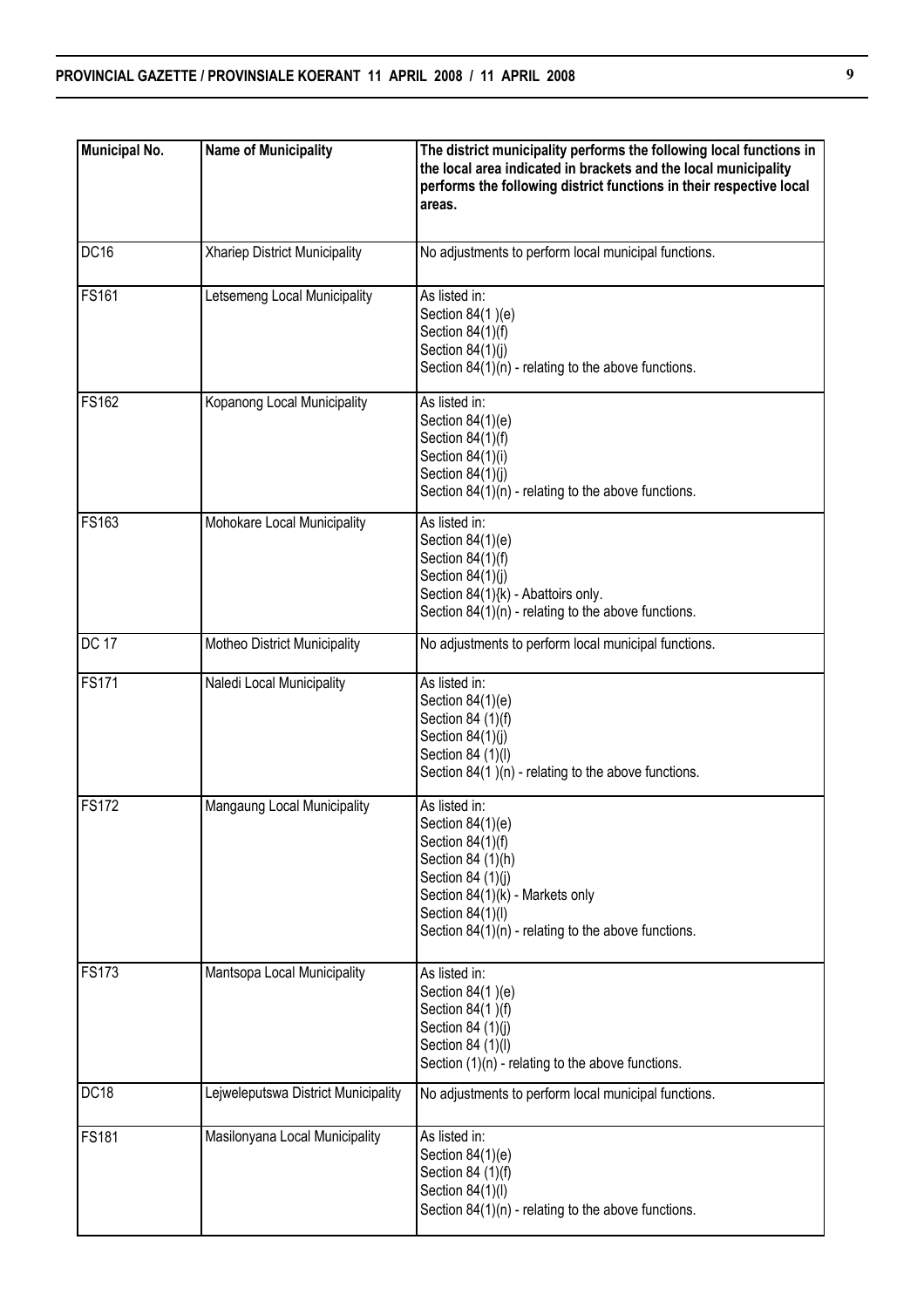| <b>Municipal No.</b> | <b>Name of Municipality</b>                   | The district municipality performs the following local functions in<br>the local area indicated in brackets and the local municipality<br>performs the following district functions in their respective local<br>areas. |
|----------------------|-----------------------------------------------|-------------------------------------------------------------------------------------------------------------------------------------------------------------------------------------------------------------------------|
| <b>FS182</b>         | <b>Tokologo Local Municipality</b>            | As listed in:<br>Section 84(1)(e)<br>Section 94(1)(f)<br>Section 84(1)0)<br>Section 84(1)(l)<br>Section $84(1)(n)$ - relating to the above functions.                                                                   |
| <b>FS183</b>         | <b>Tswelopele Local Municipality</b>          | As listed in:<br>Section 84(1)(e)<br>Section 84(1)(f)<br>Section 84(1)(k)<br>Section 84(1)(l)<br>Section $84(1)(n)$ - relating to the above functions.                                                                  |
| <b>FS184</b>         | Matjhabeng Local Municipality                 | As listed in:<br>Section 84(1)(e)<br>Section 84(1)(f)<br>Section 84(1)(h)<br>Section 84(1)(j)<br>Section 84(1)(k) Markets only<br>Section 84(1)(l)<br>Section $84(1)(n)$ - relating to the above functions.             |
| <b>FS185</b>         | Nala Local Municipality                       | As listed in:<br>Section 84(1)(e)<br>Section 84(1)(f)<br>Section 84(1)(j)<br>Section 84(1)(l)<br>Section $84(1)(n)$ - relating to the above functions.                                                                  |
| DC <sub>19</sub>     | Thabo Mofutsanyane District Munici-<br>pality | The following powers and functions or aspects thereof in the area of<br>the local municipalities indicated in brackets.<br><b>Schedule 4 Part B</b><br>Local tourism (FS191, FS193)                                     |
| <b>FS191</b>         | Setsoto Local Municipality                    | As listed in:<br>Section 84(1)(e)<br>Section 84(1)(f)<br>Section 84(1)(j)<br>Section 84(1)(I)<br>Section $84(1)(n)$ - relating to the above functions.                                                                  |
| <b>FS192</b>         | Dihlabeng Local Municipality                  | As listed in:<br>Section 84(1)(e)<br>Section 84(1)(f)<br>Section 84(1)(h)<br>Section 84(1)(j)<br>Section 84(1)(l)<br>Section $84(1)(n)$ - relating to the above functions.                                              |
| <b>FS193</b>         | Nketoana Local Municipality                   | As listed in:<br>Section 84(1)(e)<br>Section 84(1)(f)<br>Section 84(1)(j)<br>Section 84(1)(l)<br>Section $84(1)(n)$ - relating to the above functions.                                                                  |